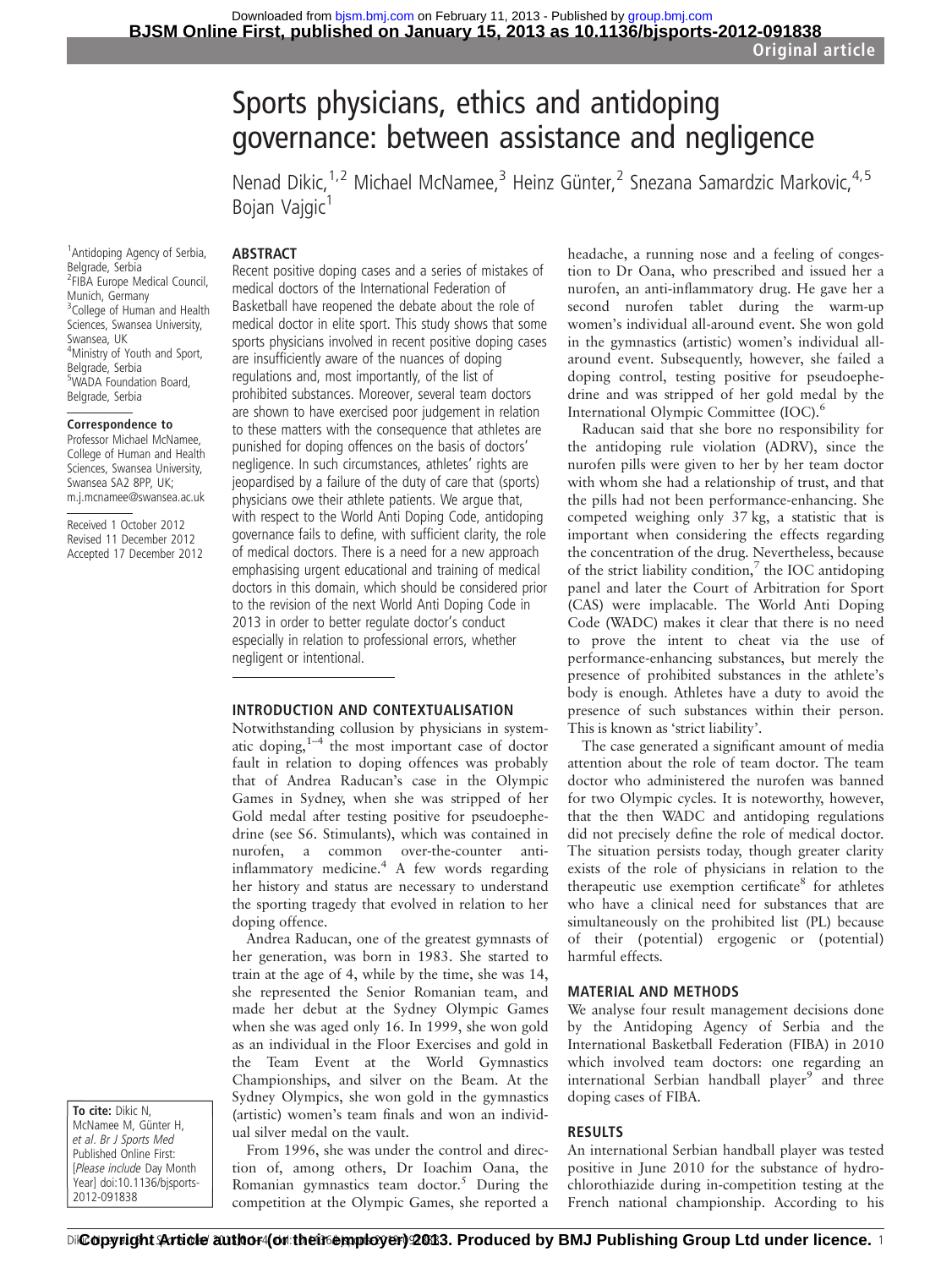# Original article

medical history, he had been treated by ACE inhibitors, calcium antagonists and diuretics since 2008 because of hypertension. The therapy is prescribed by a cardiologist from Belgrade, confirmed by the team doctor of the Handball Club Partizan, Belgrade, Serbia, and then by the team doctor of the Dunkerque Handball Club: HB Grand Littoral, Dunkerque, France, and finally by the team doctor of the Handball Club Kolubara, Lazarevac, Serbia. What is important here is that the player has been seen by various medical doctors. What is even more important is the player has informed French doping control officer during doping control about his use of the diuretic, which is on World Anti-Doping Agency's (WADA) PL (S5. diuretics and other masking agents). Yet, there are hypertension treatments available that are not on the PL, a point that the physician ought to have been aware of. Nevertheless, the doping control officer did not put it on the list of medications the one the athlete had taken during the week prior to the control. What is clear here, that as an adult, the athlete themselves bears some responsibility (not just liability) to present themselves at competition in such a way that does not fall foul of the WADC's regulations. Finally, the player was given a 10-month ban, while financial penalties were subjected to the two medical doctors by the civil courts in Serbia.<sup>8</sup>

Our second case can be seen to fall somewhere between the cases of the handball player and Raducan in terms of the role played by sports physicians. A young Russian basketball player, committed an ADRV by the use of nandrolone (S1. anabolic agents). He had been treated by a Russian team doctor following two fractures (the instep bone of the right hand, and left fibula). The physician ought to have chosen another medication with similar effects that was not on the PL. In spite of this offence, the player argued that he had no idea that the injections contained substances on the PL, that he had not committed previously any ADRV, and that he was unable to properly give consent as a minor. Nevertheless, under the auspices of strict liability, he received a 1-year punishment while the team doctor received a lifetime ban from FIBA.10 What is further worthy of note here is the discretion of the FIBA panel. Had the doping offence been detected by, for example, a more lenient antidoping panel, it is not immediately clear that a 1-year sanction would be handed down, given the (fairly clearly) accidental nature of the ADRV from the athlete's perspective.

The third case is that of French basketball player, who underwent an in-competition doping test in July 2010 in Zadar, Croatia, on the occasion of the France-Spain semifinal of the FIBA Europe U-20 Men's Championship. Upon being found to have committed a doping offence, he was handed a 1-month ban while there was no punishment for the team doctor concerned. The player had filed a declaration of use for ventolin (salbutamol) with the French National Anti Doping Organization (Agence Française de Lutte Contre le Dopage) (NADO (AFLD)). During the game, however, he suffered an asthma attack and was urgently treated by the team doctor (whom the athlete did not choose, but may reasonably have assumed, was familiar with the PL), with an inhaler called Bricanyl (containing terbutaline, which is on the PL: S3. β-2 agonists). The team doctor had treated him in the mistaken belief that the declaration of use covered all β-2-agonists. The physician thus mixed different β-agonists, and though sabutamol and terbutalin are from the same group, he did not use the drug that had been registered on the therapeutic use-exemption (TUE) certificate. This oversight caused the ADRV to arise in the doping control. Unsurprisingly, it was argued that the player bears neither fault nor negligence for this ADRV, since this was clearly a mistake by the team doctor

and that he had committed no previous ADRV. Again, from the athlete's perspective, this is one of the difficulties of the WADC regarding strict liability.<sup>9</sup>

The fourth and final case to be considered is that of a Spanish basketball player, who underwent an in-competition doping test on July 2010 in Toulouse, France, after the end of the USA versus Spain quarter-final of the FIBA U17 Women's World Championship. The analysis showed the presence of the prohibited substance chlorthalidone (S5. diuretics and other masking agents) in the player's sample. Problems began for the athlete in spring 2010 when, it is alleged, she gained weight as a result of stressful school exams. The Spanish national team coach asked the player's parents to monitor her weight and initiate a diet with the purpose of rapid weight loss. After having unsuccessfully tried to lose weight, she was contacted by the team doctor of the Spanish Basketball Federation responsible for the U-17 Women's team who recommended a supplement named 'Obesity A'. It should be noted that a TUE would not normally be granted for this product. Upon joining the national team's training camp in early July, however, the team doctor asked her to discontinue taking the pills. Despite this, she continued using the drug, so it is clear that her doping offence could at best be considered careless and, at worst, a case of intentional doping. Upon committing the ADRV, she received a ban of 9 months.

# **DISCUSSION**

Each of these cases highlights different aspects of the general considerations of fiduciary relationship between the athlete and sports physician.<sup>11</sup> The duties of care of sports physicians that are not affected here range from negligence to lack of followthrough in treatment cessation. None of the cases can be called 'physician-assisted doping' in a strong sense, such as were witnessed in the Tour de France during the 1990s. In general, medical doctors are defined as 'athlete-support personnel' in the 2009 Code.<sup>12</sup> It is said that 'athlete-support personnel' (often called the 'athlete entourage') comprises any coach, trainer, manager, agent, team staff, official, medical, paramedical personnel, parent or any other Person working with, treating or assisting an athlete participating in or preparing for sports competition.

The code also defines, in very general terms, the role and competencies of medical doctors in relation to doping in article 21.2:

- ▸ To be knowledgeable of and comply with all antidoping policies and rules adopted pursuant to the code and which are applicable to them or the athletes whom they support (article 21.2.1).
- ▸ To cooperate with the Athlete Testing programme. (article 21.2.2).
- To use their influence on athlete values and behaviour to foster antidoping attitudes. (article 21.2.3).

Finally, the code defines punishment of medical doctors in article 10.3.2. For violations of articles 2.7 (trafficking or attempted trafficking) or 2.8 (administration or attempted administration of prohibited substance or prohibited method), the period of ineligibility imposed shall be a minimum of 4 years up to lifetime ineligibility. An ADRV involving a minor is considered especially serious because of the failure of a heightened fiduciary obligation, $10$  and, if committed by athletesupport personnel for ADRVs other than specified substances referenced in article 4.2.2, shall result in lifetime ineligibility for athlete-support personnel.

The central aim of the WADA code with respect to athletesupport personnel is that those who are involved in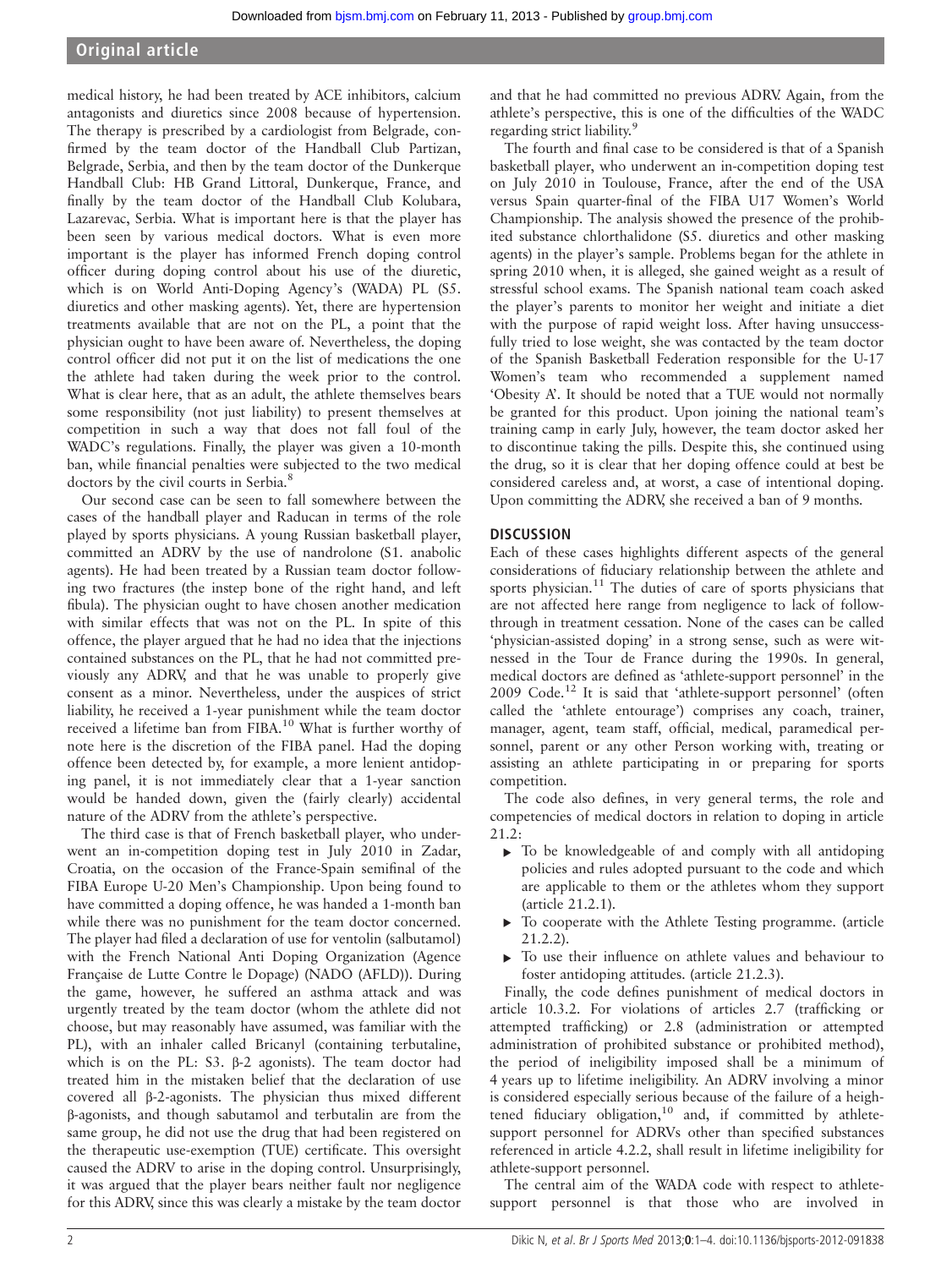'physician-assisted doping' in a strong sense, or assisting athletes in masking doping practices should be subject to sanctions that are more severe than the athletes who test positive. The athlete is always responsible for any prohibited substance in his body (article 2.1) under strict liability, but the period of ineligibility shall be reduced or even eliminated if player can establish that they bear no fault or negligence. In line with strict liability, antidoping panels typically argue that players did not ensure that no prohibited substances enter their body, and because of this, they cannot shift their responsibility under the rules to support personnel. Nevertheless, antidoping tribunals may hold that a player's negligence is not insignificant and that it is, therefore, appropriate to impose variable sanctions on them.

Case 1, that of the handball player, is an interesting and complex one. Clearly, his case passes through the hands of several physicians; some local, some international physicians, one non-sport physician, several club doctors and an event physician. The potential for confusion, lack of clarity, oversight or even neglect, is obvious. Nevertheless, the consulting physician is professionally obliged to work in the athletes' best interests. This entails, in the case of team doctors and event physicians, that they are sufficiently aware of their obligations arising from the WADC. There are a number of issues of poor governance that can be highlighted here in the form of questions. Precisely, who ought to be accountable for the neglect of the TUE certificate being gained? To what extent are the records of the athlete patient shared among treating physicians at international events? How ought data sharing be better effected? Who has the ultimate responsibility for athletes' use of proscribed substances at any given time?

In the three FIBA cases (cases 2–4) presented above, the Russian athlete (case 2) received a 1-year sanction because of anabolic steroids use, while the other two players (cases 3 and 4) were punished between 1 and 9 months, reflecting offences of lesser performance-enhancing seriousness and the apparent therapeutic context of the offence. Moreover, concerning the athlete entourage, only the Russian doctor (in case 1) was significantly punished. Despite the fact that the Russian doctor used nandrolone inappropriately, this difference demonstrates the need for an urgent policy debate concerning governance. It is far from clear that case 1 and 2 merit such substantially different treatment for the doctors concerned. Specifically, it raises questions regarding the efficacy of the WADC in relation to the responsibility of doctors in sport. The need is not new.13–<sup>15</sup> It is not clear precisely how well-founded are fears that the revised WADC may include physicians in the group of persons who can fulfil the elements of a doping offence.<sup>16</sup>

Athletes are expected to bear most of the responsibility for taking medical drugs and supplements that are potentially performance enhancing, harmful, and/or contrary to the spirit of sport, yet sport physicians are responsible to athletes for questions regarding antidoping and medical care. If athletes cannot rely on the trustworthiness of physicians, particularly in relation to their competence regarding anti-doping regulations, then it would seem that their right to proper healthcare in the contexts of elite sports medicine is jeopardised. On the other hand, one can ask whether the supply of qualified sports physicians may dry up if colleagues are repeatedly found guilty of ADRVs.

From another aspect, medical doctors are often seen to be held responsible by sport administrators, athletes and the general public. The main accusations made are, first, that some are engaged in 'physician-assisted doping', and second, that they supply athletes with doping agents, through carelessness.<sup>1</sup> <sup>17</sup> In the study by Laure et  $al^2$  up to 61% of adult amateur athletes

stated that they obtained anabolic steroids and other banned drugs from a doctor. It has been shown that general practitioners' (GPs) knowledge of prohibited substances in sport is poor. Greenway and Greenway<sup>18</sup> in their survey has showed that only 53% of GPs were aware of banned drugs, and that 12% believed that medical practitioners were allowed to prescribe anabolic steroids for non-medical reasons. A Dutch study of 1000 GPs was even clearer: 85% of the respondents admitted that they were not familiar with banned drugs or their side effects.<sup>1</sup> If, as in this study, doctors are the most common source of information for the athletes (61%) then the situation become more problematic.<sup>3</sup>

WADA has argued for the necessity to systematically work with doctors about (1) use of performance-enhancing drugs (including pain killers, doping agents etc), recreational drugs and other products (extra proteins, vitamins), and legal substances such as tobacco or alcohol; (2) health risks (physical and psychological) as effect of doping agents and a way to identify them during a clinical and/or biological examination.<sup>19</sup> <sup>20</sup> The same issues are noted by Striegel and Geoffrey elsewhere.<sup>21 22</sup> It is problematic (not least for athletes) that medical doctors do not regularly improve their knowledge and attitudes to doping issues. This seriously brings into question the quality of training of medical doctors involved in sport on the subject of doping. Moreover, the issue raises the familiar problem of the specialism itself and the differing international standards for who may legitimately be called a sports physician and the level of training required for such. It is clear that holding GPs and specialist sports physicians, accountable to the same degree, would offend natural justice. Nevertheless, it seems that from the cases discussed above, that are not atypical, $17$  medical doctors are not familiar with the PL and/or that they do not use it in practice. As a result, doctors are not always aware of what it is that they are being asked, or they simply do not realise that certain prescribed medications can be misused for doping purposes. This situation is likely to be compounded in situations where there is an event physician covering a variety of athletes and teams of whom the physician is unlikely to have a full medical history. Whether employing organisations should take some responsibility for checking up-to-date knowledge of antidoping protocols of the sports physicians whom they engage is a point worthy of serious consideration.

What is also clear is that WADA are somewhat impotent in the process of disciplining members of the athletic entourage. National and International Sports Federations can apply sanctions (though, as we have noted above, this is fair from standardised) to prevent doctors, physiotherapists and other healthcare professionals from working with individuals or teams. What is more likely to be effective is interagency collaboration between WADA, Institute of National Anti-Doping Organisations (or international antidoping organisations such as Europe's CAHAMA group) in order to bring pressure to set international antidoping education guidelines. They ought also, however, to bear on individual healthcare professionals via their licensing associations. For the most egregious of infractions, the temporary revoking of licenses might be considered. This would not be without precedent.<sup>17</sup> Indeed, the physician involved in that case, back in 1989 in Canada in the wake of the Ben Johnson incident, was held not to be fit to practice and had his licence revoked.

# **CONCLUSION**

Our study of these four cases of doping offences showed that (at least some) team doctors are not sufficiently aware of the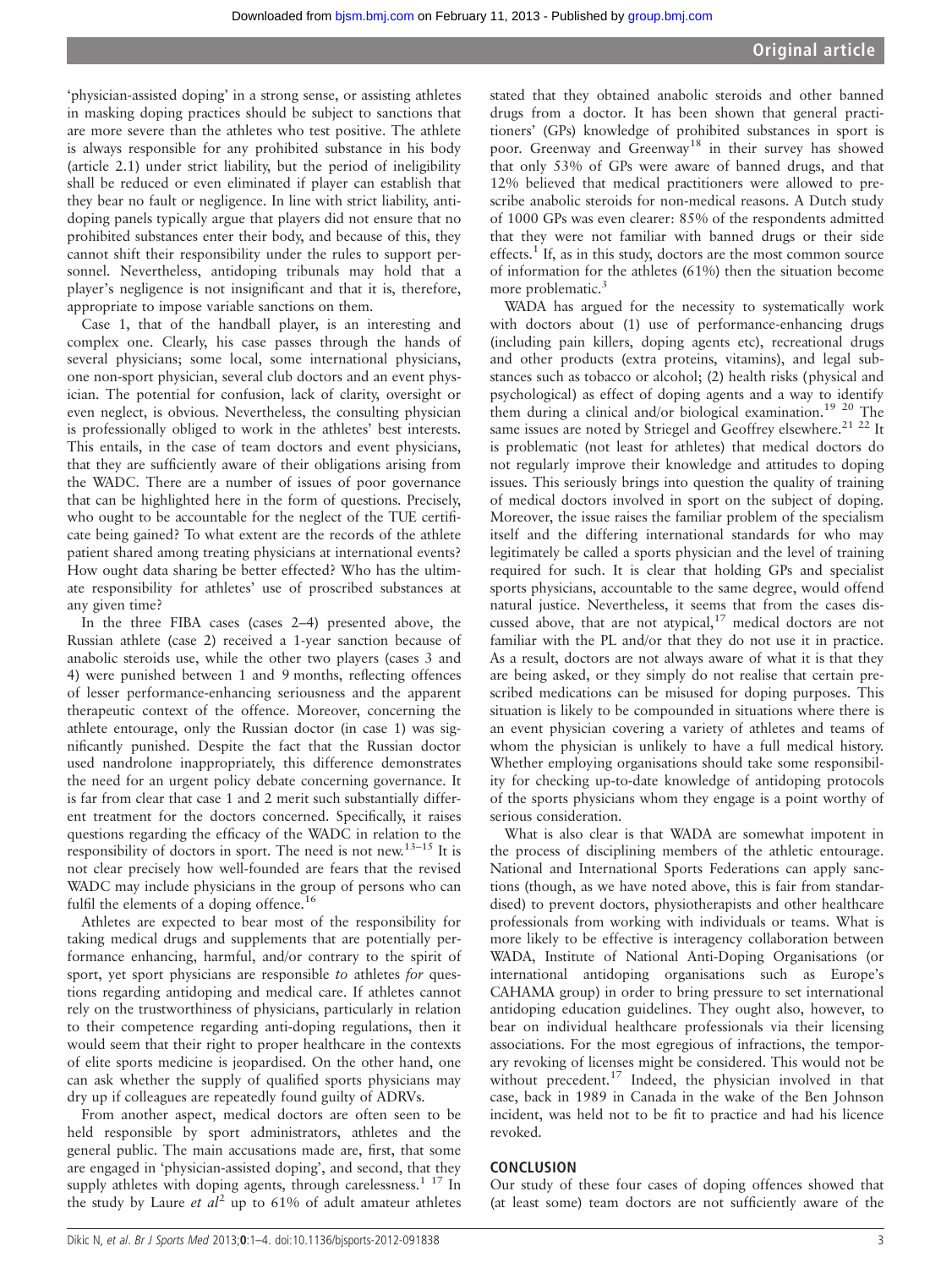# Original article

problem of doping in sport. This ignorance or neglect has led to serious consequences in the lives of dedicated elite athletes and, in one case at least, for the physician. Sports medicine as a specialism is still in the early years of professionalisation, and standards vary widely around the globe. Given the heterogeneous demands upon GPs it is unreasonable to expect them to have any detailed awareness of the PL. Elite athletes do not comprise the vast majority of patient cases. Here, athletes must be empowered by antidoping education from NADOs and International Federations, to have the awareness that they should inform the physician of their fairly unique occupational needs and related governance. This is one reason why antidoping jurisprudence<sup>23</sup> acknowledges a lesser responsibility if the athlete finds themselves in the care of a physician they have not chosen, such as an event physician, or a national team doctor with whom they do not have an ongoing professional relationship. After that, one can reasonably expect the physician to make themselves aware of the athlete's needs and act accordingly. Other researches show that these cases are not isolated incidents but symptomatic of a wider professional issue.<sup>24</sup> Clearly, international federations have a duty to guide their athletes towards specialist sports physicians where this is possible, and where a higher duty of care can be expected. Yet, many sports physicians simply do not know doping regulations or the PL in sufficient detail. Many of them have committed errors or have failed in their duty of care to athletes while it is the athletes that are punished. It is clear that athletes' rights are jeopardised in at least some of these circumstances and this demands a new approach and prompt education and adequate training of medical doctors in this domain. From the perspective of doping Governance, the WADC, the role of medical doctors must be defined with greater clarity, and antidoping education taken more seriously. Thus, in the period of WADC revision processes before the World Anti-doping Conference of 2013, it is necessary to better define the role of medical doctor in sport and more precisely to regulate punishment of physician errors in a way that is both systematic and fair across international boundaries and sports federations.

# What are the new findings?

- $\blacktriangleright$  Highlights non-harmonised sanctioning of physicians in antidoping rule violations.
- Argues that World Anti Doping Agenciess code revision process must consider issuing guidance concerning sanctions for physicians in relation to antidoping rule violations.
- ▸ Suggests that sanctions for general practitioners should not be the same as those for specialist sport physicians.

# How might it impact on clinical practice in the near future?

- $\triangleright$  Better antidoping educational programmes for all physicians who are engaged in sport.
- Clearer and more specific agreements regarding antidoping prior to engaging physicians in sport-related practice.

Contributors ND, as a Director of Anti-doping Agency of Belgrade and Vice President of FIBA Europe Medical Council, has collected and analysed the data, and cowrote the paper. HG, as Chair of FIBA Europe Medical Council and Chair of FIBA Medical Committee, has provided FIBA data, analysed and interpreted data. SSM, as a Member of WADA Foundation Board and Minister of Youth and Sport, gave legal and other interpretation of the data. BV, lawyer and legal adviser of Antidoping Agency of Serbia, has led the result management process of Serbian handball player and provide necessary comments of result management of FIBA basketball players. MM, supplied supporting literature and review, interpreted data and cowrote the paper.

Funding MM's contribution written with the support of the European Commission FP7 Science in Society funded project, Ethics in public policy making: the case of human enhancement (EPOCH), grant number SIS-CT-2010-266660 [http://](http://epochproject.com) [epochproject.com](http://epochproject.com)

#### Competing interests None.

Provenance and peer review Not commissioned; externally peer reviewed.

### **REFERENCES**

- Laure P, Binsinger C, Lecerf T. General practitioners and doping in sport: attitudes and experience. Br J Sports Med 2003;37:335–8.
- 2 Laure P. Doping in sports: doctors are providing drugs. Br J Sports Med 1997;3:258–9.
- 3 Somerville SJ, Lewis M. Accidental breaches of the doping regulations in sport: is there a need to improve the education of sports people? Br J Sports Med 2005;39:512–16.
- Kuipers H, Ruijsch van Dugteren G. The Prohibited List and Cheating in Sport. Int J Sports Med 2006;27:80–2.
- 5 Arbitration CAS ad hoc Division (O.G. Sydney) 00/011 Andrea Raducan/International Olympic Committee (IOC), award of 28 September 2000. [http://arbitrationlaw.com/](http://arbitrationlaw.com/files/free_pdfs/CAS%2000-011%20AR%20v%20IOC%20Award.pdf) fi[les/free\\_pdfs/CAS%2000-011%20AR%20v%20IOC%20Award.pdf](http://arbitrationlaw.com/files/free_pdfs/CAS%2000-011%20AR%20v%20IOC%20Award.pdf) (accessed 7 Jan 2013).
- 6<http://theelitegymnast.wordpress.com/category/andreea-raducan-rom/> (accessed 5 Dec 2010).
- 7 McNamee MJ, Tarasti L. Ethical and juridical peculiarities of anti-doping legislation. J Med Ethics 2010;36:165–9.
- 8 Hildebrand RL. The World Anti Doping Program and the Primary Care Physician. Ped Clin N Am 2007;54:701–11.
- 9 Case of Milos Milinic. Antidoping agency of Serbia Archive. [http://www.adas.org.rs/](http://www.adas.org.rs/eng/services/doping-control-for-athletes.php) [eng/services/doping-control-for-athletes.php](http://www.adas.org.rs/eng/services/doping-control-for-athletes.php) —(accessed 04 Dec 2011).
- 10 [http://](http://www.fiba.com/pages/eng/fc/expe/medi/antiDopi/p/openNodeIDs/1230/selNodeID/1230/dopiCase.html)www.fi[ba.com/pages/eng/fc/expe/medi/antiDopi/p/openNodeIDs/1230/](http://www.fiba.com/pages/eng/fc/expe/medi/antiDopi/p/openNodeIDs/1230/selNodeID/1230/dopiCase.html) [selNodeID/1230/dopiCase.html](http://www.fiba.com/pages/eng/fc/expe/medi/antiDopi/p/openNodeIDs/1230/selNodeID/1230/dopiCase.html) (accessed 5 Dec 2010).
- 11 Holm S, McNamee MJ, Pigozzi F. Ethical practice and sports physician protection: a proposal. Br J Sports Med 2011;45:1170–3.
- 12 [http://www.wada-ama.org/Documents/World\\_Anti-Doping\\_Program/](http://www.wada-ama.org/Documents/World_Anti-Doping_Program/WADP-The-Code/WADA_Anti-Doping_CODE_2009_EN.pdf) [WADP-The-Code/WADA\\_Anti-Doping\\_CODE\\_2009\\_EN.pdf](http://www.wada-ama.org/Documents/World_Anti-Doping_Program/WADP-The-Code/WADA_Anti-Doping_CODE_2009_EN.pdf) (accessed 21 Dec 2010).
- 13 McNamee MJ, Phillilps N. Confidentiality, disclosure and doping in sports medicine. Br J Sports Med 2011;45:174–7.
- 14 Dawson R, McNamee MJ. Doctors duties and doping dilemmas. In: Møller V, McNamee MJ, Dimeo P, eds. Elite sport, doping and public health. Odense: University of Southern Denmark Press, 2009:179–90.
- 15 Waddington I. Doping in sport: some issues for medical practitioners. In: Hoberman J, Møller V, eds. Doping and public policy. Odense: University Press of Southern Denmark, 2004:31–44.
- 16 Streigel H, Rössner D, Simon P, et al. The world antidoping code 2003consequences for physicians associated with Elite Athletes. Int J Sports Med 2005;26:238–43.
- 17 Pipe A, Best T. Editorial drugs, sport and medical practice. Clin sp med 2001;12:201–2.
- 18 Greenway P, Greenway M. General practitioner knowledge of prohibited substances in sport. Br J Sports Med 1997;31:129–31.
- 19 [http://www.wada-ama.org/en/Education-Awareness/Social-Science/](http://www.wada-ama.org/en/Education-Awareness/Social-Science/Researchers-Directory/Last-name-A-E/) [Researchers-Directory/Last-name-A-E/](http://www.wada-ama.org/en/Education-Awareness/Social-Science/Researchers-Directory/Last-name-A-E/)—(accessed 05Dec 2010).
- 20<http://www.wada-ama.org/en/Education-Awareness/Tools/For-Sport-Physicians/> (accessed 24 Nov 2011).
- 21 Striegel H, Simon P, Wurster C, et al. The Use of Nutritional Supplements Among Master Athletes. Int J Sports Med 2006;27:236–41.
- 22 Geoffrey MV, Peter DB, Hugh GS. Doctor on the sidelines. MJA 2006;184:244-8.
- 23 Niggli O, Sieveking J. Selected case law rendered under the World Anti Doping Code [http://www.wada-ama.org/Documents/World\\_Anti-Doping\\_Program/](http://www.wada-ama.org/Documents/World_Anti-Doping_Program/WADP-Legal_Library/Legal_Articles_On_The_Code/Jusletter_eng.pdf) [WADP-Legal\\_Library/Legal\\_Articles\\_On\\_The\\_Code/Jusletter\\_eng.pdf](http://www.wada-ama.org/Documents/World_Anti-Doping_Program/WADP-Legal_Library/Legal_Articles_On_The_Code/Jusletter_eng.pdf) (accessed 29 Nov 2012).
- 24 Hoberman J. Sport physicians and the doping crisis in elite sport. Clin Sp Med 2002;12:203–8.